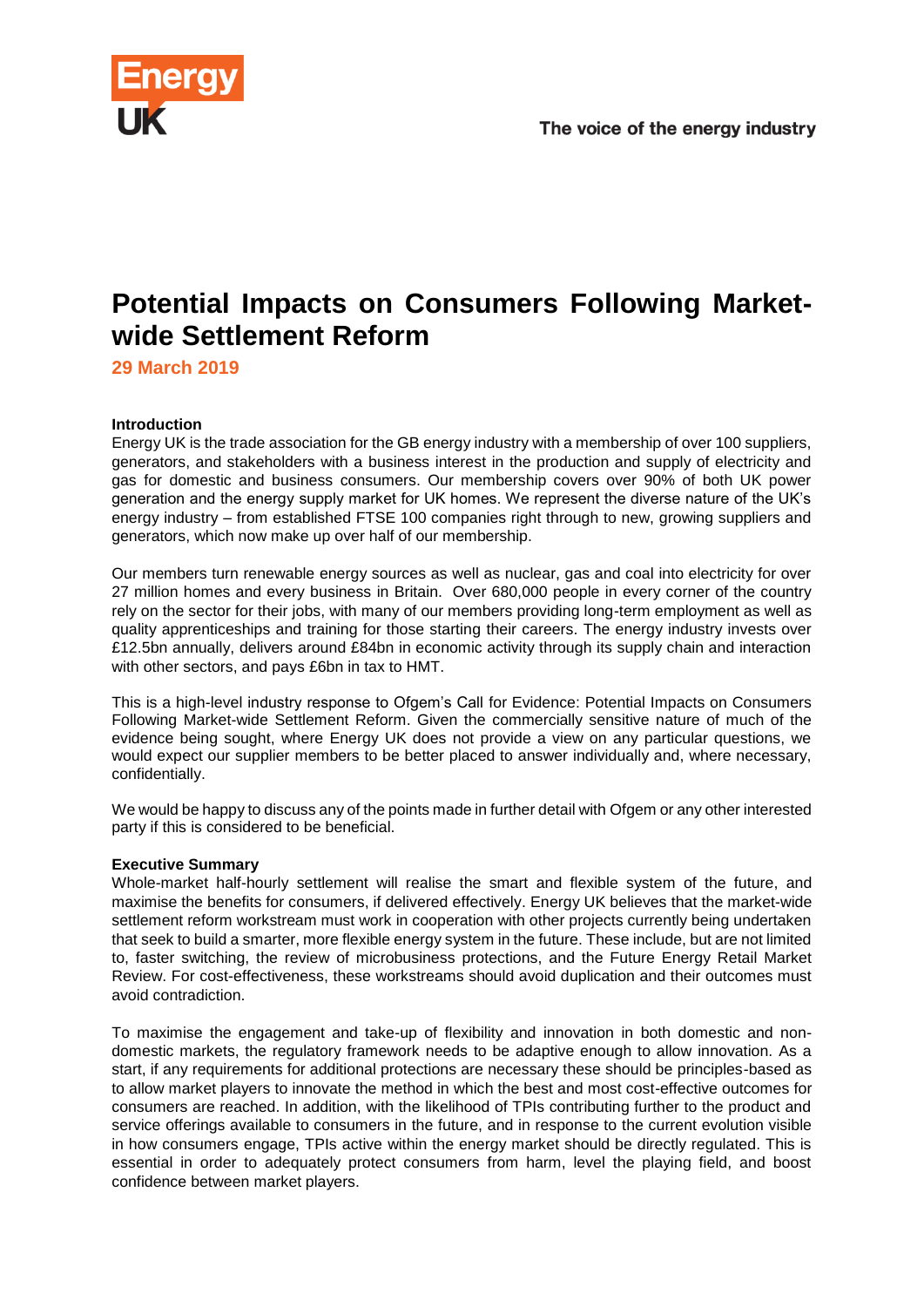# **Questions**

*Question 2.1: Individual domestic consumers will differ in their ability and/or willingness to engage with how they use electricity.* 

- *a) What are your views on the forms of communication most likely to facilitate/encourage consumers to engage with their energy use to help them make informed choices?*
- *b) What specific information about their energy use could encourage consumers to engage? Please consider how this information is presented and how regularly it is communicated.*

Energy UK considers that Ofgem should assess the ongoing smart meter rollout and take full account of key learnings from supplier communication strategies to date.

As a foundation, Energy UK believes that any prescriptive requirements for customer communications, whether it is regarding the form or timing, would restrict the ability of suppliers or service providers to tailor their messaging. We fully supported Ofgem's recent changes to the domestic supplier-customer communications rulebook reforms that introduced a more principles-based approach, creating the potential for unprecedented innovations in customer communications, improving customer outcomes and facilitating greater overall or targeted engagement. These reforms brought forward many of the recommendations that were made in Energy UK's 2017 review of domestic supplier-customer communications.<sup>1</sup>

Rather than re-introducing overly prescriptive requirements to customer communications regarding their energy use, Ofgem should ensure that suppliers or relevant market players are able to innovate their communications to foster greater engagement, within a principles-based regulatory framework. This would ensure that communications would be able to continually adapt to evolving customer expectations, changes in the method in which they engage and developments in technology to aid in communications.

Additionally, Ofgem must consider the negative impacts on consumer engagement from its ultimate decision on data access. We note the Authority's agreement on an opt-out bases for managing supplier access to data for settlement.<sup>2</sup> As noted in Energy UK's response to the data access consultation, there are risks. For example, the need to explain settlement adequately in an opt-out system could restrict customer's willingness to grant access or otherwise engage, undermining the benefits case and systemwide effectiveness of settlement reform.<sup>3</sup> The overall impact of the data access decision will depend upon its implementation, and Energy UK would urge Ofgem not to undermine the principles-based regulation of domestic supplier-customer communications, and allow suppliers to innovatively engage with their customers.

Energy UK is also concerned that the project on market-wide settlement reform to date has not given due consideration to the intrinsic interlinkages between settlement and billing data. Being able to relate the benefits of market-wide settlement reform to customer's primary interface with their energy use, their billing, could have beneficial impacts upon customer engagement with a more flexible energy system.

*Question 2.2: Aside from communication, what other measures or initiatives would encourage consumers to become more confident about engaging with their energy use? This engagement may be direct, or through an intermediary/third party.*

As in our answer to the previous question, Energy UK would encourage Ofgem to assess the key learnings from measures and initiatives already undertaken by suppliers in progressing the smart meter rollout and build upon them where necessary. Industry is already incurring costs to drive customers' take-up of smart meters, and it will be important not to duplicate efforts or to pursue initiatives that have shown to be cost-ineffective. Ultimately, novel and innovative propositions could increase consumer

1

<sup>1</sup> [Rules of engagement: Putting customers at the heart of communications,](https://www.energy-uk.org.uk/publication.html?task=file.download&id=6270) *Energy UK*, September 2017

<sup>2</sup> [https://www.ofgem.gov.uk/system/files/docs/2019/03/gema\\_minutes\\_30\\_january\\_2019.pdf](https://www.ofgem.gov.uk/system/files/docs/2019/03/gema_minutes_30_january_2019.pdf)

<sup>3</sup> [https://www.ofgem.gov.uk/system/files/docs/2018/09/energy\\_uk.pdf](https://www.ofgem.gov.uk/system/files/docs/2018/09/energy_uk.pdf)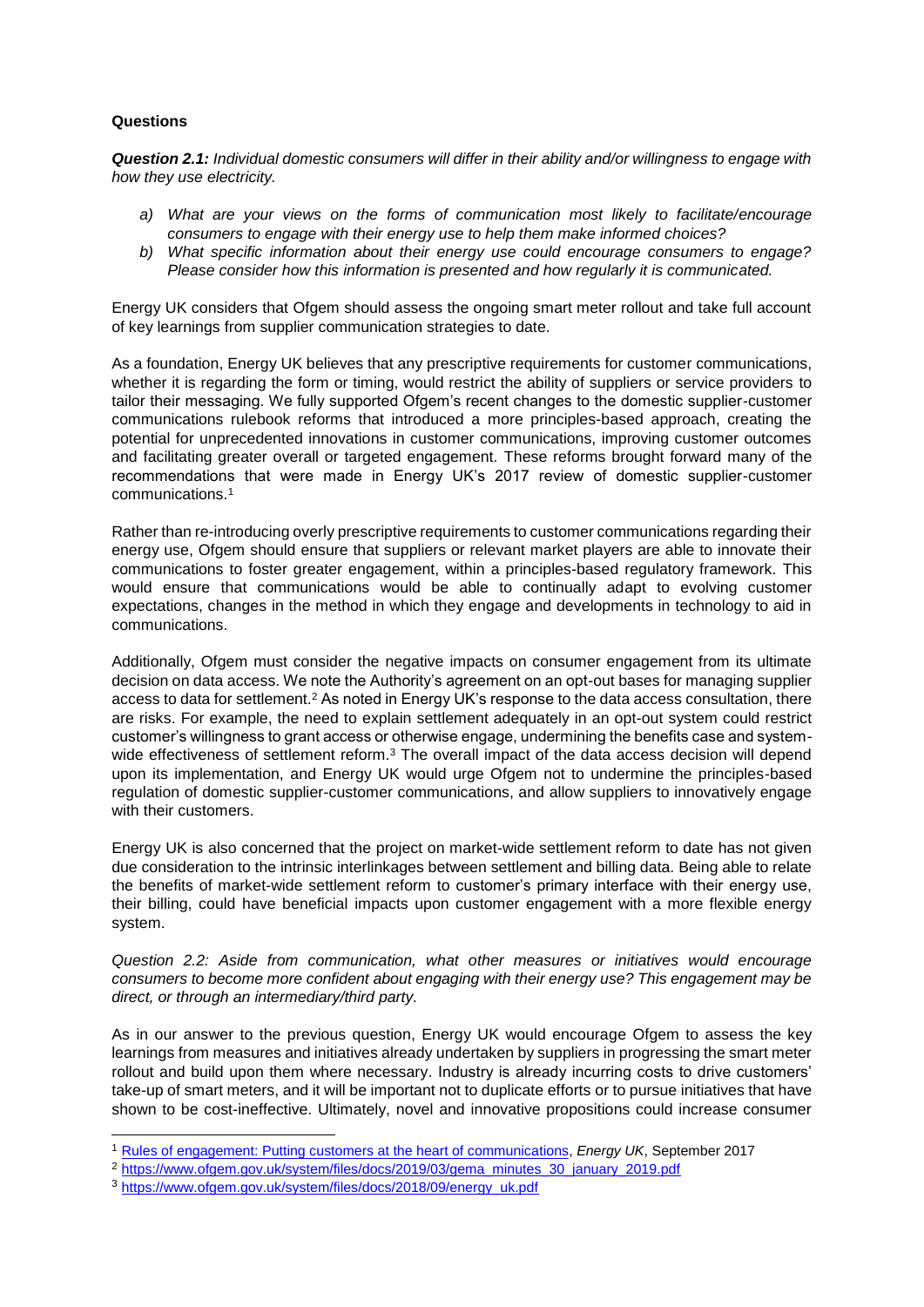confidence and interest in engaging with their energy use. The regulatory framework will need to support such innovations. Energy UK believes that any further prescriptive conditions for suppliers would create a barrier to such innovations and undermine the work Ofgem has already undertaken through its Future Retail Regulation workstream.

As customer expectations and methods of engagement evolve, so too must the regulatory regime adapt to instill confidence in customers. For example, over two-thirds (68%) of customers would use a price comparison website to compare suppliers, compared to under half (43%) looking at a supplier's website directly.<sup>4</sup> We are also seeing a rise in auto-switching services being the primary point of customer engagement, and to which customers delegate responsibility for some aspects of future engagement. However, such services are unregulated and therefore do not offer the same level of protections to customers as they may expect, and that suppliers are required by licence to provide. This could create confusion and undermine confidence in such engagement methods if the regulatory regime does not adapt. While we acknowledge that switching is just one measure of engagement, it readily highlights how the current regulatory framework may not be fit for purpose for the future market.

Energy UK believes that an important requirement for realising the full benefits of a smarter, more flexible energy system will be the direct regulation of TPIs in the energy market, to ensure protections are in place for consumers and to foster confidence of both consumers and other market players.

#### *Question 2.6: Certain consumers may face barriers that prevent them from load shifting. AND*

*Question 2.9: We want to understand what specific concerns or risks of detriment may exist with the use of technology and innovation to enable flexibility.*

There are a number of barriers that exist that may prevent or otherwise restrict the extent to which consumers are able to load shift or adopt innovative technology to unlock flexibility. Customers in vulnerable circumstances, whether that be for financial, medical or other reasons, will have differing barriers based on their unique circumstances. These could be based on their energy usage needs, or their inability to secure necessary short-term financing to realise the long-term benefits of innovative technology. As such, there will need to be proportionate protections in place to ensure there is no unintended detriment to these consumers, and that they are not locked out of the potential wider benefits of settlement reform. Due to the varying reasons and extent of any barriers, Energy UK would urge against the introduction of prescriptive regulations that would likely fail to cover the complexity of reality and hinder suppliers' ability to proportionately address their customers' needs.

Other consumer groups will also face barriers. For example, private renters may not be fully in control of their energy engagement if it is the responsibility of the landlord. Nor might they be able to make investments into new technology for their homes due to the inherent uncertainty of their tenure. We would welcome Ofgem looking at various projects across the industry which enable communal access to flexibility i.e. NEA Technical fund installing Tesla Powerwall 2 batteries in social housing. Such an approach can ensure fuel poor households have access to flexibility and are not be left behind as industry moves towards a more flexible approach to energy.

There could be an assessment of whether existing funding (e.g. using the ECO scheme) could in the future be deployed to support engagement for vulnerable customers and/or fuel poor customers with smart technologies that deliver clear customer benefits, support engagement with energy usage and deliver whole-system benefits. Furthermore, if there were an effective pricing signal built into the market, the value of suppliers and third parties shifting consumption could be sufficient to compel suppliers and third parties to provide this customer infrastructure without the need for additional incentives.

As part of this, Ofgem needs to consider how those who are unable to engage, or benefit from innovations are treated in terms of costs. To date, there has been a lack of information on how costs will be smeared across various customer groups. At the moment, NHH customers pick up associated costs, but there is a question as to how this would work with a near fully HHS market, in which there is a minority of customers on legacy meters.

-

<sup>4</sup> [Consumer Perceptions of the Energy Market Q4 2018,](https://www.ofgem.gov.uk/publications-and-updates/consumer-perceptions-energy-market-q4-2018) *Ofgem,* March 2019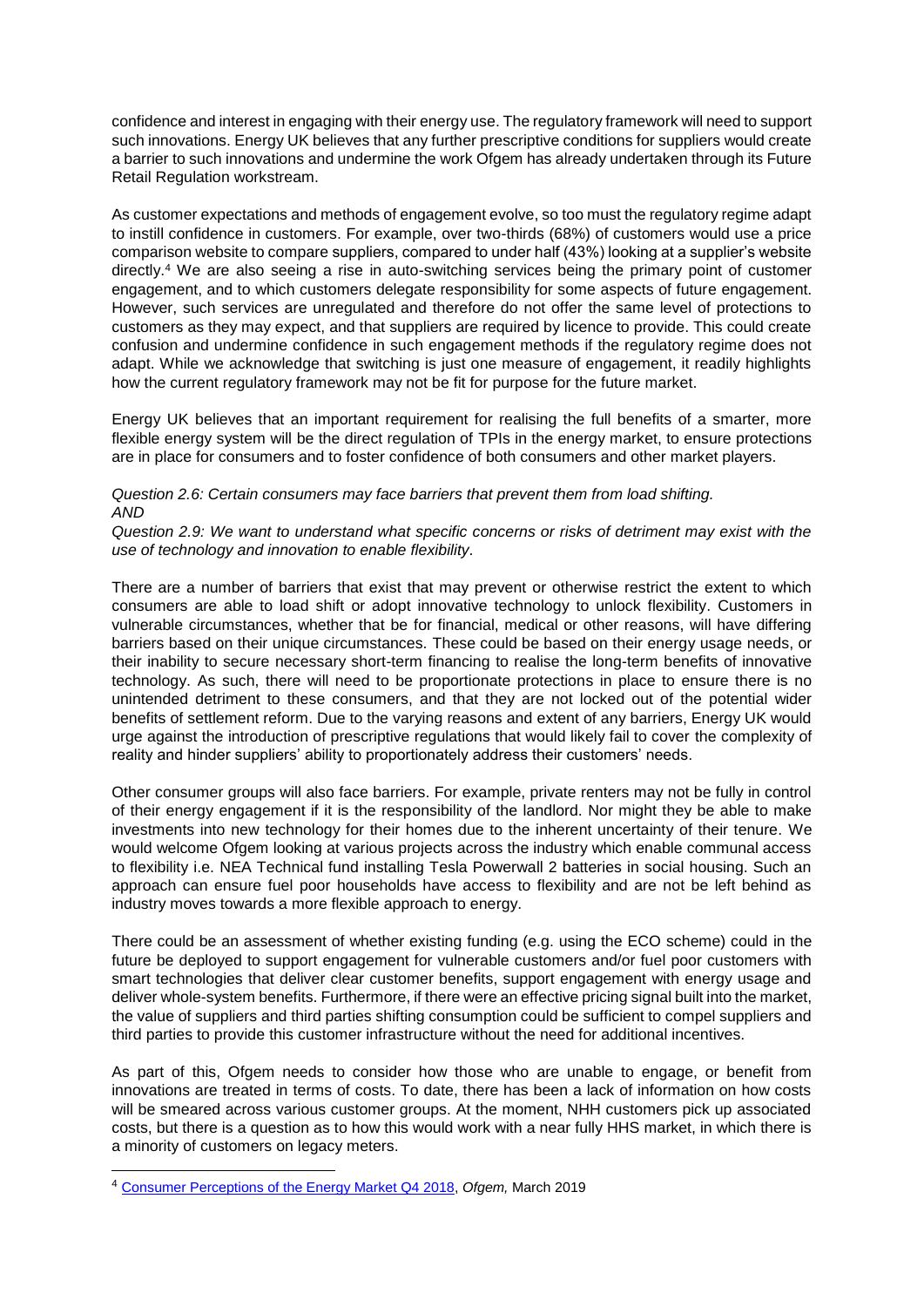### *Question 2.13: How far could principles-based obligations help ensure tariffs/choices are appropriate, including in relation to potential new access options?*

Energy UK does not consider there to be a case for additional obligations on suppliers as there are already adequate protections in place for customers. However, Energy UK would urge Ofgem to consider building upon work it has already undertaken in replacing prescription with principles-based regulation when considering the needs of future customers. To maximise any benefits of market-wide settlement reform, along with other changes progressing as part of the energy transition, suppliers and other market players need to be able to innovate to meet their customers' expectations in the most effective way.

As part of this, any reform of the regulatory framework must also incorporate other players in the market that are not currently licensed. In particular, TPIs are likely to continue to play a bigger role in how customers engage with their energy and take-up new service offerings and products and will need to be brought under an appropriate regulatory regime to ensure customers are protected, no matter how they engage with the energy market.

*Question 3.1: Individual small non-domestic consumers will differ in their ability and/or willingness to engage with how they use electricity.* 

- *a) What are your views on the forms of communication most likely to facilitate/encourage these consumers to engage with their energy usage to help them make an informed choice?*
- *b) What specific information about their energy use could encourage these consumers to engage? Please consider how this information is presented and how regularly it is communicated.*

Energy UK would reiterate the point raised in response to Question 2.1, and the need for a principlesbased foundation for customer communications. We believe that it would be even more pertinent in the small non-domestic sector as the variation between customers would be even greater than between domestic households. The disparity in energy requirements, usage and the manner of engagement would likely be greater between businesses than between households, so it will be important to allow for innovation in customer communications to maximise engagement.

*Question 3.2: Aside from communication, what other measures or initiatives would encourage small non-domestic consumers to become more confident about engaging with their energy use? This engagement may be direct, or through an intermediary/third party.*

Energy UK has long raised concerns about the role that TPIs, such as brokers, play in the small and micro business energy market. Over two-thirds of these businesses currently use brokers to help them source their energy deal,<sup>5</sup> yet TPIs still remain an unregulated player in the energy market. The potential for consumer detriment arising from the lack of TPI regulation has been highlighted by Energy UK and consumer groups, such as Citizens Advice.<sup>6</sup> Ofgem has also called for more powers from Government in its response to the BEIS Modernising Consumer Markets Green Paper last year.<sup>7</sup>

Just as in the domestic sector, Energy UK views the direct regulation of TPIs in the non-domestic sector as a requirement for the success of a smarter, more flexible energy system. Ofgem is currently undertaking a review of the protections for microbusiness energy customers, with a view to making recommendations for short and medium-term actions. In addition, BEIS and Ofgem have recently launched the Future Energy Retail Market Review. Energy UK will be actively engaging with Ofgem and BEIS throughout these reviews and putting forward the case for direct regulation of TPIs in the domestic and non-domestic markets. Energy UK would urge Ofgem to ensure that the interactions of these two workstreams with settlement reform are cooperative and not contradictory.

<sup>—&</sup>lt;br>5

[https://www.ofgem.gov.uk/system/files/docs/2018/10/micro\\_and\\_small\\_business\\_engagement\\_survey\\_2018\\_rep](https://www.ofgem.gov.uk/system/files/docs/2018/10/micro_and_small_business_engagement_survey_2018_report.pdf) [ort.pdf](https://www.ofgem.gov.uk/system/files/docs/2018/10/micro_and_small_business_engagement_survey_2018_report.pdf)

<sup>6</sup> <https://wearecitizensadvice.org.uk/when-brokers-go-rogue-fb90ff6bc474>

<sup>7</sup> [https://www.ofgem.gov.uk/system/files/docs/2018/07/ofgem\\_response\\_to\\_consumer\\_green\\_paper.pdf](https://www.ofgem.gov.uk/system/files/docs/2018/07/ofgem_response_to_consumer_green_paper.pdf)